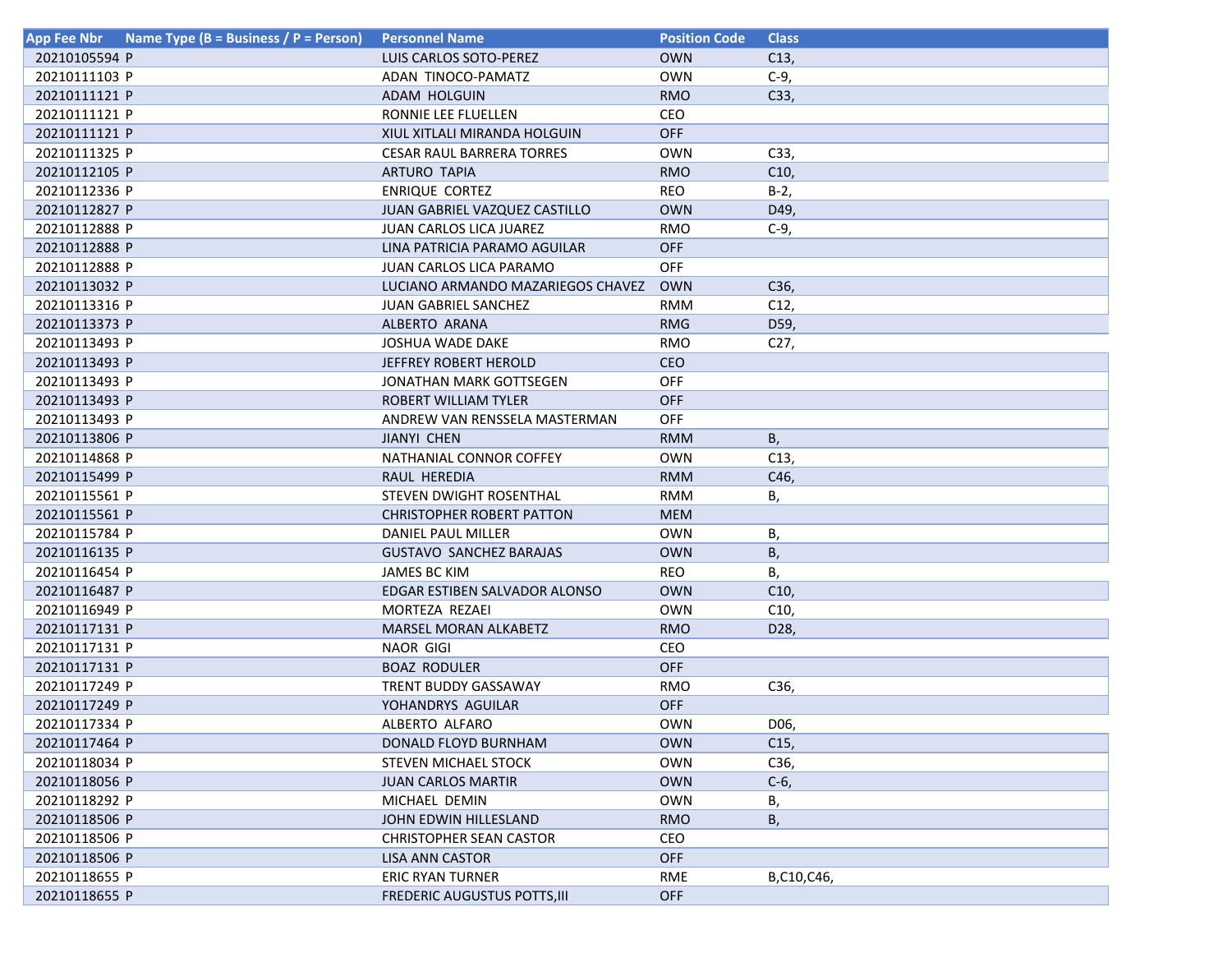| 20210118655 B | SUNPOWER CORPORATION SYSTEMS    | MEM        |                   |
|---------------|---------------------------------|------------|-------------------|
| 20210118676 P | <b>WILLIAM LEE SELLERS</b>      | <b>REO</b> | C42, C36,         |
| 20210118676 P | APRIL DAWN WILLIS               | <b>OFF</b> |                   |
| 20210118676 P | MICHAEL ANN CAPPELLO            | <b>OFF</b> |                   |
| 20210118684 P | RONNIE LEE JONES                | <b>RME</b> | C31, D42,         |
| 20210118684 P | CARLOS SALAZAR                  | <b>CEO</b> |                   |
| 20210118684 P | DAVE ANTHONY HUERTA             | <b>OFF</b> |                   |
|               |                                 |            |                   |
| 20210118854 P | FRANCISCO SEGURA, JR            | <b>OWN</b> | В,                |
| 20210118978 P | NAM HOANG NGUYEN                | <b>RMG</b> | $C-9$             |
| 20210119039 P | AVSHALOM YIZHAQ                 | <b>REO</b> | C39,              |
| 20210119211 P | OHAD MALOUL                     | RMO        | D28,              |
| 20210119211 P | MOSHE FISHBAIN                  | <b>CEO</b> |                   |
| 20210119233 P | MEHDI ROSTAMI                   | <b>REO</b> | В,                |
| 20210119236 P | ARNOLD CALVIN ARMSTRONG         | <b>RMO</b> | Β,                |
| 20210119236 P | TONIA MARIE DUMAS               | <b>OFF</b> |                   |
| 20210119236 P | RONALD WILLIAM DUMAS, JR        | <b>CEO</b> |                   |
| 20210119241 P | HUMBERTO RENTERIA               | <b>RMO</b> | C <sub>27</sub> , |
| 20210119241 P | ROBERTO ROMERO RENTERIA         | <b>CEO</b> |                   |
| 20210119242 P | <b>ANTHONY IRVIN HUGHES</b>     | <b>RMO</b> | В,                |
| 20210119242 P | ALFONSO SILVA SIERRA            | <b>CEO</b> |                   |
| 20210119244 P | RIGOBERTO CARRILLO GOMEZ        | <b>REO</b> | C10,              |
| 20210119244 P | <b>JUAN AREVALO</b>             | <b>OFF</b> |                   |
| 20210119244 P | MARISOL CARRILLO                | <b>OFF</b> |                   |
| 20210119245 P | JUAN CARLOS GOMEZ CASTILLO      | <b>REO</b> | $C-9$             |
| 20210119246 P | ALBERT TORRES SUNGLAO           | <b>REO</b> | C-7,              |
| 20210119268 P | SIAVASH SOROUSHIAN              | <b>REO</b> | В,                |
| 20210119268 P | POUNEH ROUSTA                   | OFF        |                   |
| 20210119336 P | ADAM DAVID CRUM                 | <b>RMG</b> | $C-8$             |
| 20210119410 P | BRIAN HERNANDEZ-VAZQUEZ         | <b>OWN</b> | В,                |
| 20210119429 P | YOUSEF MIHAELOV                 | <b>RMO</b> | D <sub>28</sub>   |
| 20210119429 P | EITAN ELI GAMZU FEDER           | CEO        |                   |
| 20210119429 P | <b>JOSHUA ETHAN SHARON</b>      | <b>OFF</b> |                   |
| 20210119496 P | ERIK OCDULIO PINEDA ALDANA      | <b>OWN</b> | C27,              |
| 20210119556 P | RICARDO VARGAS MENDOZA          | <b>OWN</b> | C <sub>16</sub>   |
| 20210119673 P | LEMUEL VILLALOBOS FLORES        | <b>OWN</b> | C20,              |
| 20210119693 P | <b>CARLOS DAVIS RODRIGUEZ</b>   | <b>OWN</b> | C36,              |
| 20210119710 P | HECTOR GUZMAN DUENAS            | <b>REO</b> | C36,              |
| 20210119710 P | KAREN EUNICE ALFARO             | <b>OFF</b> |                   |
| 20210119732 P | PETRONILO PECH TAH              | <b>RMO</b> | D49,              |
| 20210119732 P | JASON JOSSUE PECH MARTINEZ      | CEO        |                   |
| 20210119732 P | JORDAN AARON PECH MARTINEZ      | OFF        |                   |
| 20210119732 P | ANDREW ELIAS PECH MARTINEZ      | <b>OFF</b> |                   |
| 20210119732 P | EMMA MARTINEZ DE PECH           | <b>OFF</b> |                   |
| 20210119745 P | ANTHONY SARKIS TORSARKISSIAN    | <b>OWN</b> | B,                |
| 20210119772 P | JOSEPH ANTHONY FERRO            | <b>OWN</b> | C33,              |
| 20210119807 P | <b>GUILLERMO RENTERIA ROJAS</b> | <b>REO</b> | В,                |